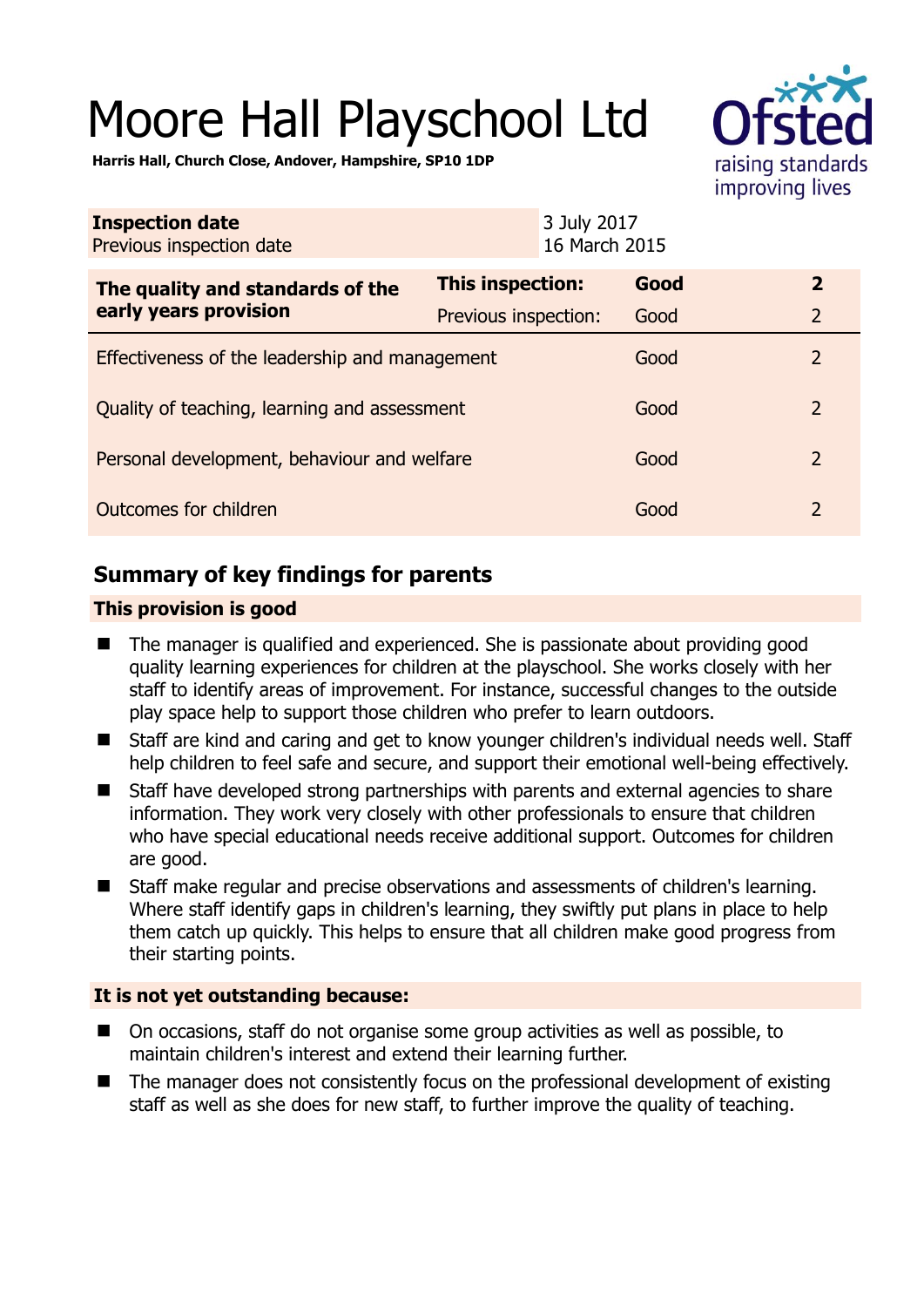## **What the setting needs to do to improve further**

#### **To further improve the quality of the early years provision the provider should:**

- develop the organisation of group activities to consistently maintain children's interest and extend their learning further
- $\blacksquare$  strengthen the individual support and coaching for all staff, to improve their skills and the quality of teaching to the highest level.

#### **Inspection activities**

- The inspector observed the quality of teaching and children's learning, indoors and outdoors.
- The inspector spoke to staff, committee members and children at convenient times during the inspection.
- The inspector spoke to a small number of parents during the day and took account of their views.
- $\blacksquare$  The inspector checked evidence of the suitability of the staff and committee members, confirmation of staff training, recruitment procedures, policies and a selection of records, and discussed safeguarding procedures and self-evaluation.
- $\blacksquare$  The inspector carried out a joint observation with the manager.

#### **Inspector**

Tara Naylor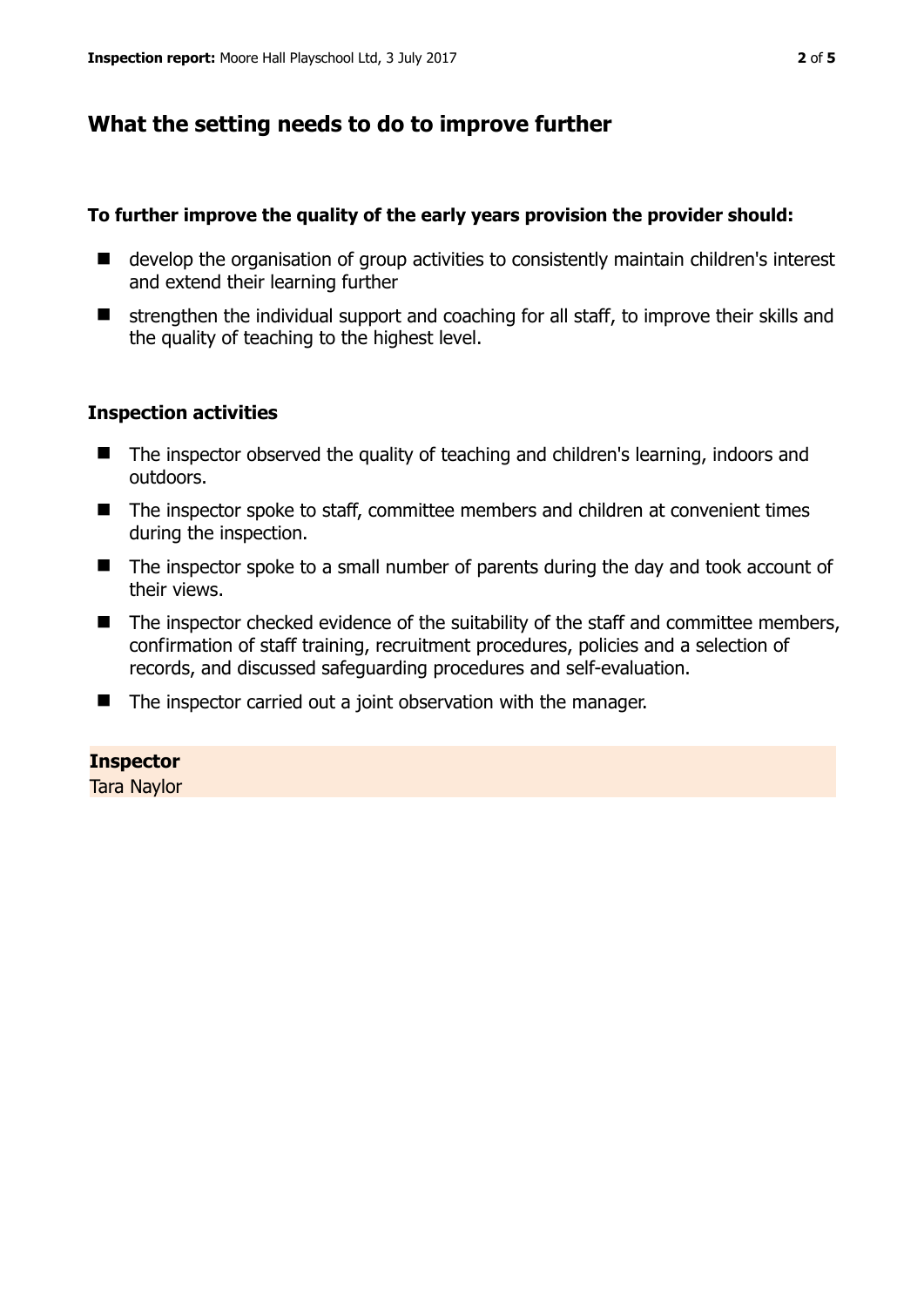## **Inspection findings**

#### **Effectiveness of the leadership and management is good**

Safeguarding is effective. All staff have a good knowledge of their role and responsibility in keeping children safe, including what action they would take if they had concerns about a child's welfare. Recent changes in staffing have been managed well, and staff work closely together. The manager implements rigorous recruitment and vetting procedures to ensure that staff are suitable to work with children. She monitors children's progress effectively. For instance, she identifies where children are falling behind in their development and meets with staff regularly to implement support strategies to help them catch up quickly. Funding is used effectively to ensure any gaps in children's learning quickly narrow. Parents speak positively about the provision. They value the good-quality care that staff provide for children and their families.

#### **Quality of teaching, learning and assessment is good**

Staff provide a wide range of activities in all areas of the playschool, which children choose from readily. Staff build on children's speaking and listening skills well. They differentiate between older and younger children's abilities, to build on what children know and can do. For example, staff ask younger children to find and name the fish in an activity. They extend this to develop older children's thinking skills as they ask them to find an animal with feathers. Children enjoy a variety of activities which develop their good mathematical skills. For instance, staff help older children to count and match numbers with quantities. Staff promote children's literacy skills well. They read books that children choose and use good expression to maintain children's interest.

#### **Personal development, behaviour and welfare are good**

Staff develop good relationships with children. They are good role models for children, and respect and value children's choices. They use successful strategies to help children learn about positive behaviour. For instance, children use visual timers to ensure everyone has a turn to play with toys and resources. Children learn to share, and they value and respect the needs of their friends well. They are able to manage some tasks for themselves and enjoy being independent. For example, they help staff carry hats out to the garden, pour their own drinks and confidently manage their personal hygiene routines.

## **Outcomes for children are good**

All children are enthusiastic and keen to explore. They gain skills that prepare them well for their eventual move to school. They develop good listening and attention skills, and they are keen to learn. Younger children develop good physical abilities and gain confidence in their coordination skills. For instance, they use ride-on cars and scooters as they navigate space well. Older children gain good literacy skills. For instance, they recognise their names on labels and write their names confidently on their own work.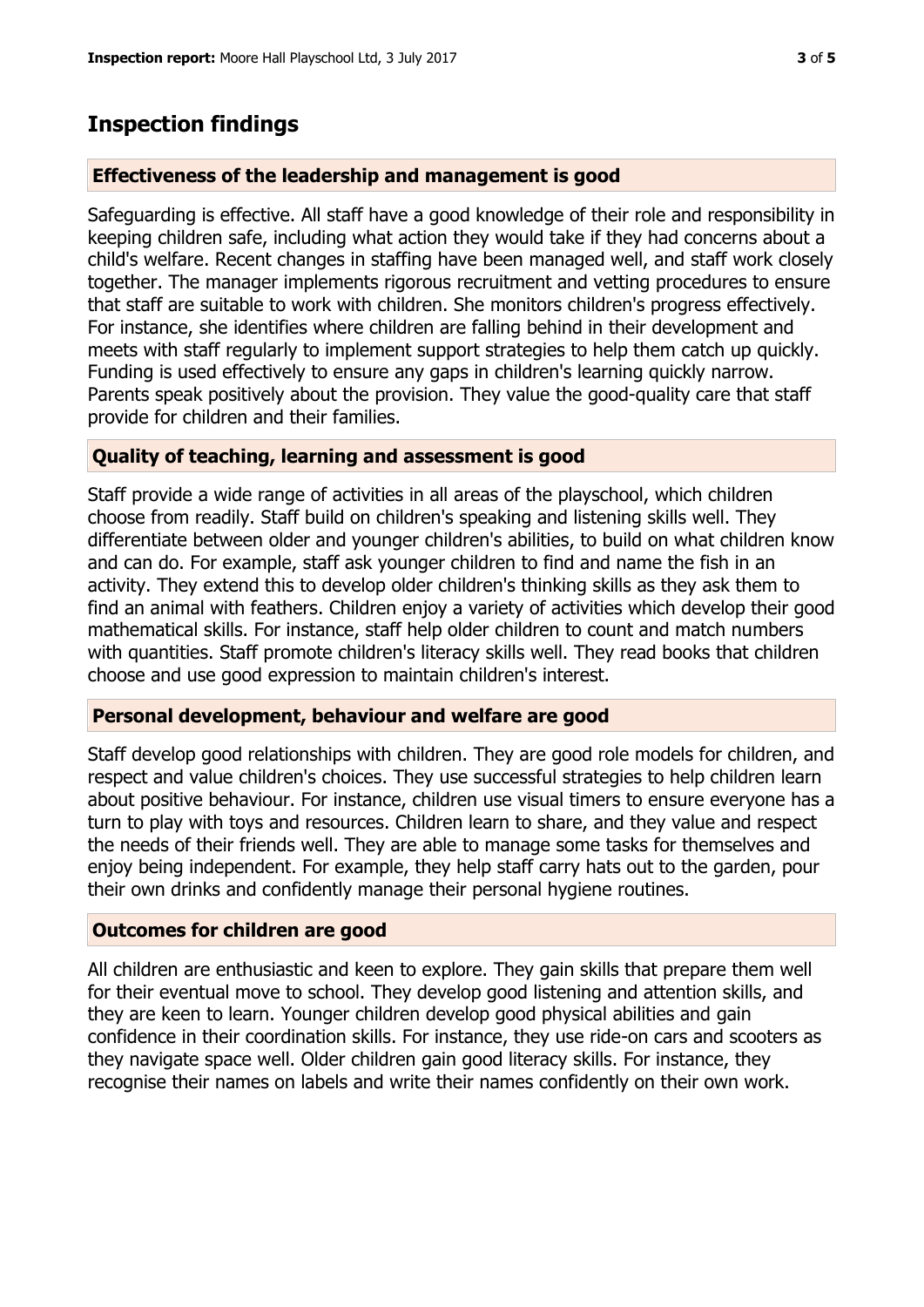## **Setting details**

| Unique reference number                             | 110100                        |  |
|-----------------------------------------------------|-------------------------------|--|
| <b>Local authority</b>                              | Hampshire                     |  |
| <b>Inspection number</b>                            | 1089062                       |  |
| <b>Type of provision</b>                            | Sessional provision           |  |
| Day care type                                       | Childcare - Non-Domestic      |  |
| <b>Registers</b>                                    | Early Years Register          |  |
| <b>Age range of children</b>                        | $2 - 4$                       |  |
| <b>Total number of places</b>                       | 36                            |  |
| Number of children on roll                          | 33                            |  |
| Name of registered person                           | The Moore Hall Playschool Ltd |  |
| <b>Registered person unique</b><br>reference number | RP904914                      |  |
| Date of previous inspection                         | 16 March 2015                 |  |
| <b>Telephone number</b>                             | 07876081026                   |  |

Moore Hall Playschool Ltd registered in 2001 and is located in Andover, Hampshire. The playschool opens five days a week during school term times. Sessions are from 9.15am to 12.15pm and from 12.45pm to 2.45pm on a Monday, Tuesday and Wednesday. Lunch club is from 12.15pm until 12.45pm. The pre-school receives funding for the provision of free early education for children aged two, three and four years. Eight members of staff work with the children. Of these, seven staff hold relevant qualifications at level 3.

This inspection was carried out by Ofsted under sections 49 and 50 of the Childcare Act 2006 on the quality and standards of provision that is registered on the Early Years Register. The registered person must ensure that this provision complies with the statutory framework for children's learning, development and care, known as the early years foundation stage.

Any complaints about the inspection or the report should be made following the procedures set out in the guidance 'Complaints procedure: raising concerns and making complaints about Ofsted', which is available from Ofsted's website: www.gov.uk/government/organisations/ofsted. If you would like Ofsted to send you a copy of the guidance, please telephone 0300 123 4234, or email enquiries@ofsted.gov.uk.